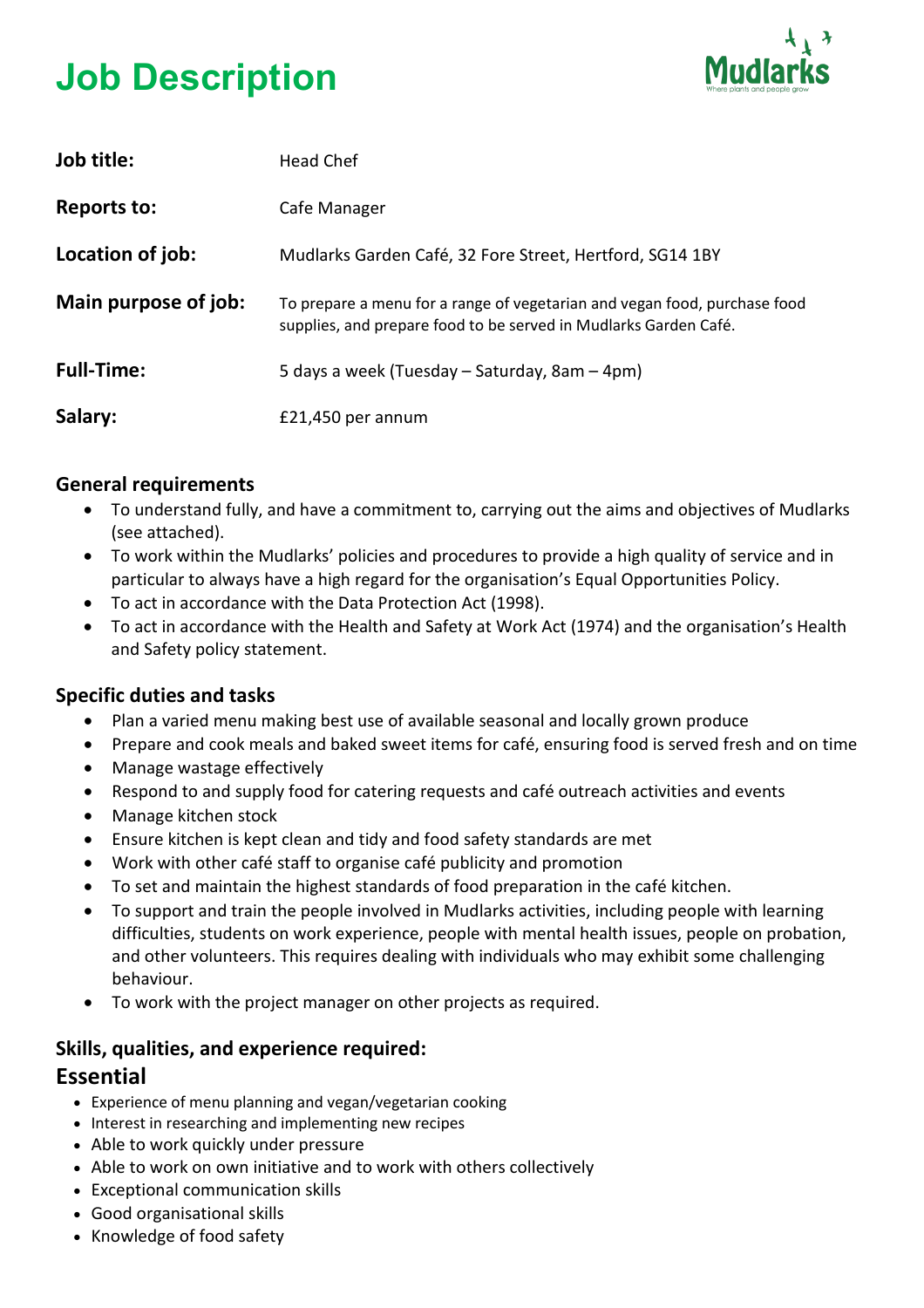## **Job Description**



#### **Desirable**

- Experience of community work or working with volunteers
- Understanding of environmental and sustainability issues, especially around food

### **Health and Safety**

- Comply with all health and safety policies, measures and legislation.
- Ensure your own safety and those with whom you are working.
- Set-up, manage and implement the café's food safety management plan (Safer Food, Better Business) in accordance with HACCP standards.
- Assist with Risk Assessments where required.
- Apply first aid when necessary, appropriate to your skill level.
- Report all safety matters to the Project Manager.

#### **Financial management**

- Ensure that receipts for all food purchases are kept and passed to the deputy project manager weekly.
- Ensure that all spending is approved by the Mudlarks project manager.

#### **Kitchen management**

- Ensure all administration, documentation, logs and records are compiled, updated and stored as per company procedures.
- Rotate stock and ensure no waste
- Keep fridge and freezer clean and organised, ensuring everything is labelled and discarded if necessary
- Ensure recycling and rubbish are emptied regularly
- Ensure kitchen laundry is washed regularly
- Maintain the kitchen in good, clean and serviceable order.
- Notify the Project Manager or Café Manager of any site problems.
- Attend meetings with management, as required.

#### **Additional requirements**

- To assist in publicity for Mudlarks, supplying information on the café kitchen and menu as requested
- Provide information for reports and Mudlarks Management Committee meetings.
- To safeguard the long-term future of the Mudlarks charity.
- You may be required to carry out other duties, as within your capabilities and level of responsibility, in order to meet the needs of the organisation.

## **Person specification**

#### **Education and training**

#### **Essential**

- A good level of literacy, numeracy and communication skills.
- Training and qualifications in commercial cooking.
- Basic First Aid Certificate (or to be obtained as soon as practicable).
- Food Hygiene Certificate, level 2 (or to be obtained as soon as practicable).

#### **Desirable**

• Training and qualifications in catering and/or retail management.